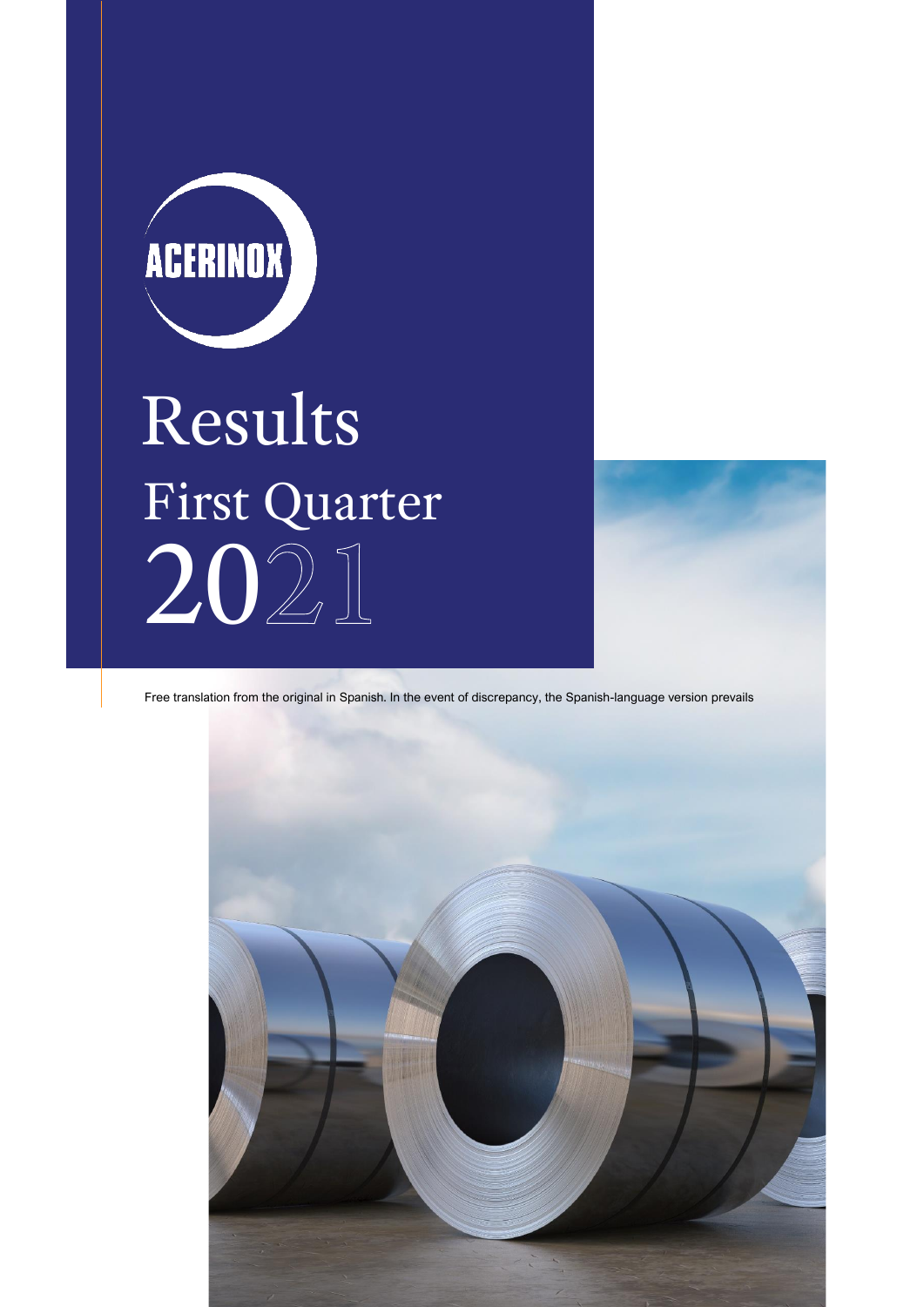

# **Presentation of the First Quarter 2021 results via webcast and conference call**

Acerinox will hold a presentation for its Q1 2021 results today at 10.00 AM CET, directed by the CEO, Mr. Bernardo Velázquez, and the CFO, Mr. Miguel Ferrandis, accompanied by the IR team.

To access the presentation via telephone conference, you can use one of the following numbers, 5-10 minutes before the start of the event:

- **From Spain: 919 01 16 44. PIN: 031648**
- From UK (local): 020 3936 2999. PIN: 031648
- From United States: 1 646 664 1960. PIN: 031648
- Rest of countries: +44 20 3936 2999. PIN: 031648

You can follow the presentation through the Shareholders and Investors section of the Acerinox website (www.acerinox.com).

Both the presentation and all the audiovisual material will be available on the Acerinox website after the event.



Model of the Santiago Bernabéu Stadium incorporating stainless steel cladding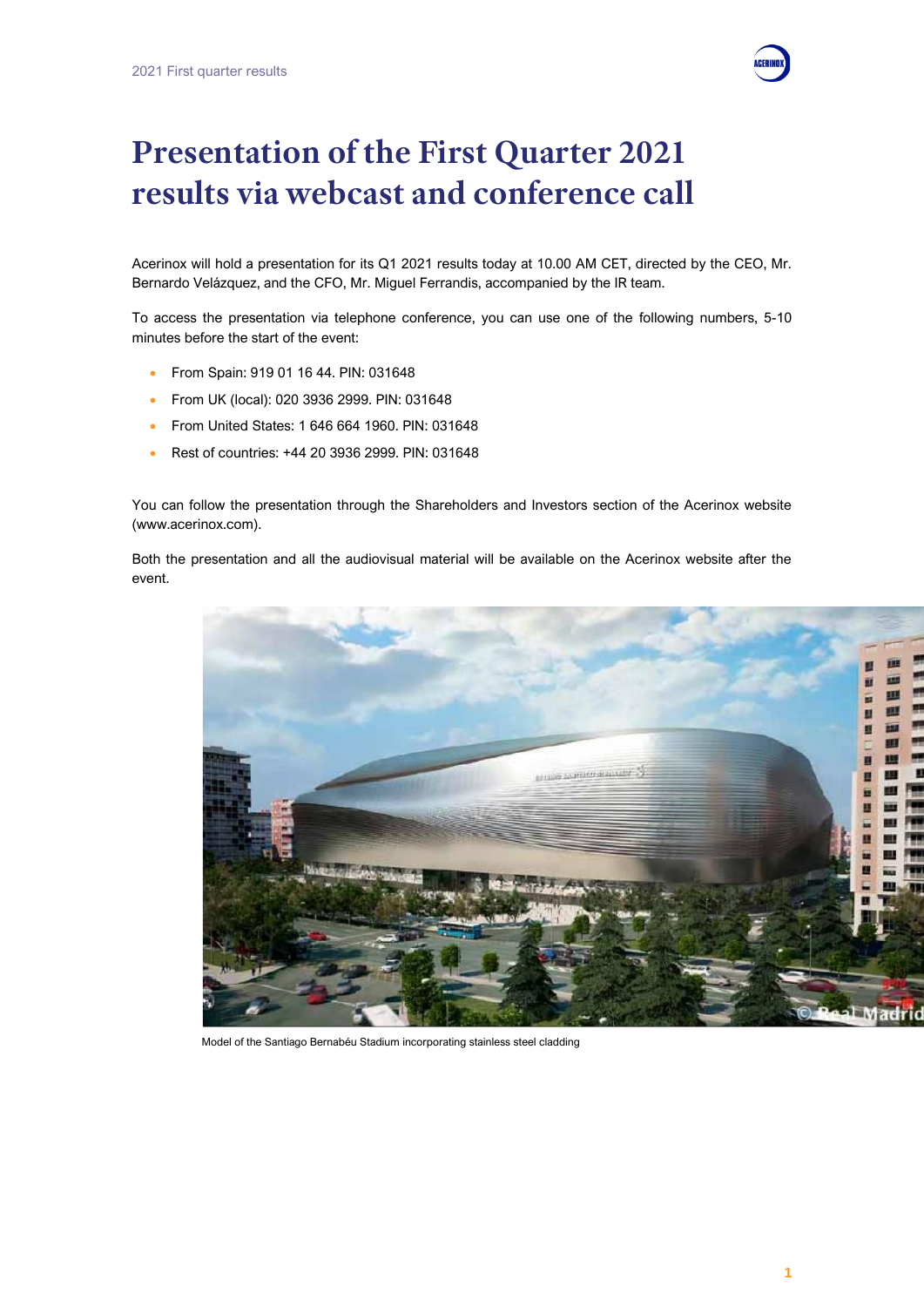

# **Highlights**

"The first quarter of the year saw a continuation of the recovery that commenced in the fourth quarter of 2020, with improvements in the order book of all the Group's factories. Margins continue to rise and the good performance of the business has enabled us to reduce net financial debt despite an increase in working capital."

#### 2021 First Quarter<sup>(1)</sup>

- The cumulative accident frequency rate (LTIFR) decreased by 45% compared to the 1<sup>st</sup> quarter of 2020 (62% lower than the  $4<sup>th</sup>$  quarter of 2020).
- We continue to work on the lines of action of the Sustainability Strategic Plan, Impact 360.
- Melting shop production, 668,454 tonnes, increased by 12% compared to the 1<sup>st</sup> quarter of 2020 (9% increase compared to the 4<sup>th</sup> quarter of 2020).
- Net sales, EUR 1,441 million, increased by 24% compared to the 1<sup>st</sup> quarter of 2020 (18% increase compared to the  $4<sup>th</sup>$  quarter of 2020).
- EBITDA, EUR 161 million, increased by 90% compared to the  $1<sup>st</sup>$  quarter of 2020 (23% increase compared to the 4<sup>th</sup> quarter of 2020). The EBITDA margin over sales was 11%.
- Profit after tax and minority interests, EUR 78 million, increased by 177% compared to the 1<sup>st</sup> quarter of 2020 (4 times higher compared to the 4<sup>th</sup> quarter of 2020).
- Operating cash flow amounted to EUR 23 million.
- The Group's net financial debt, EUR 756 million, decreased by EUR 16 million with respect to 31 December 2020 and EUR 98 million with respect to 31 March 2020.
- The General Shareholders' Meeting, held on 15 April, approved the distribution of a dividend of EUR 0.5/share.

(1) These results are compared with the first quarter of 2020 without VDM.

# **Outlook**

The good performance of the sectors using stainless steel related to consumer goods, and the inventory situation, make us optimistic for the second quarter of the year. The order book is 80% higher than in March 2020 and 40% higher than in March 2019.

The strong order intake in the high performance alloys division suggests a recovery in VDM's results from June onwards.

Against this backdrop, the Group's EBITDA in the second quarter will be higher than that in the first quarter.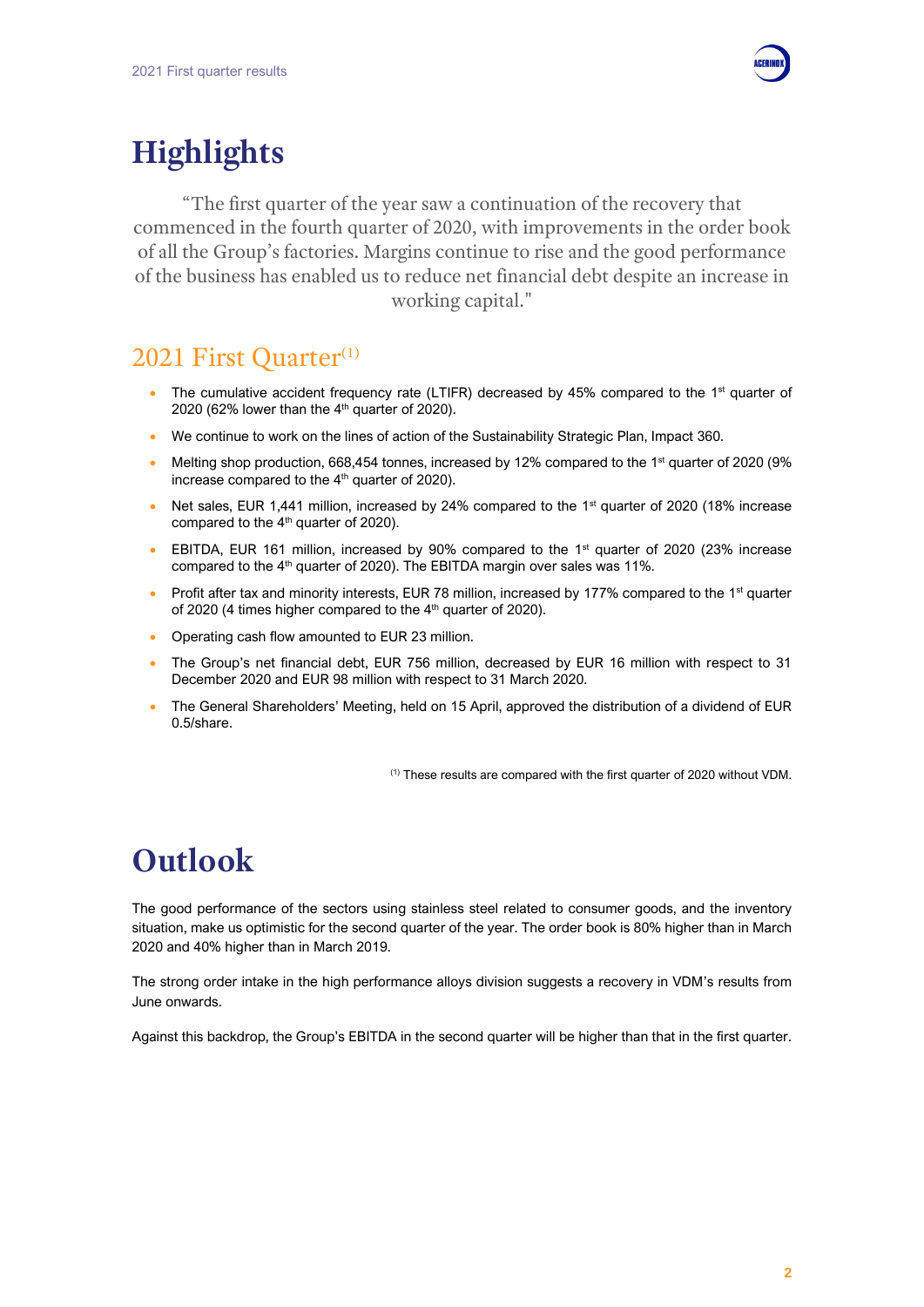# **Key economic and financial figures**

|                                                                | <b>First quarter</b> |       |                        |        |  |
|----------------------------------------------------------------|----------------------|-------|------------------------|--------|--|
| <b>Consolidated Group</b>                                      | 2021                 | 2020  | 2021/2020<br>Variation |        |  |
| Melting shop (thousand tonnes)                                 |                      | 668   | 599                    | 12%    |  |
| Net sales (million EUR)                                        |                      | 1,441 | 1,159                  | 24%    |  |
| Adjusted EBITDA (million EUR)                                  |                      | 161   | 85                     | 90%    |  |
|                                                                | % over sales         | 11%   | 7%                     |        |  |
| <b>EBITDA (million EUR)</b>                                    |                      | 161   | 85                     | 90%    |  |
|                                                                | % over sales         | 11%   | 7%                     |        |  |
| <b>EBIT (million EUR)</b>                                      |                      | 117   | 44                     | 164%   |  |
|                                                                | % over sales         | 8%    | 4%                     |        |  |
| Profit before taxes and minority interests (million EUR)       |                      | 106   | 41                     | 155%   |  |
| <b>Profit after taxes and minority interests (million EUR)</b> |                      | 78    | 28                     | 177%   |  |
| Depreciation and amortisation (million EUR)                    |                      | 44    | 41                     | 8%     |  |
| Number of employees at period-end                              |                      | 8,153 | 6,507                  | 25%    |  |
| Net financial debt (million EUR)                               |                      | 756   | 854                    | $-11%$ |  |
| Debt ratio (%)                                                 |                      | 43%   | 44%                    | $-2%$  |  |
| Number of shares (million)                                     |                      | 271   | 271                    | 0%     |  |
| Shareholder remuneration (per share)                           |                      | 0.00  | 0.00                   | ---    |  |
| Daily average shares traded (no. of shares, million)           |                      | 0.84  | 1.11                   | $-25%$ |  |
| Profit after taxes and minority interests per share            |                      | 0.29  | 0.10                   | 177%   |  |

|                                | <b>First quarter</b>      |                               |                       |  |  |  |  |
|--------------------------------|---------------------------|-------------------------------|-----------------------|--|--|--|--|
| <b>Million EUR</b>             | <b>Stainless</b><br>Group | High<br>performance<br>alloys | Consolidated<br>Group |  |  |  |  |
| Melting shop (thousand tonnes) | 650                       | 18                            | 668                   |  |  |  |  |
| Net sales                      | 1,273                     | 167                           | 1,441                 |  |  |  |  |
| <b>Adjusted EBITDA</b>         | 152                       | 10                            | 161                   |  |  |  |  |
| Adjusted EBITDA margin         | 12%                       | 6%                            | 11%                   |  |  |  |  |
| <b>EBITDA</b>                  | 152                       | 10                            | 161                   |  |  |  |  |
| <b>EBITDA</b> margin           | 12%                       | 6%                            | 11%                   |  |  |  |  |
| Depreciation and amortisation  | $-37$                     | $-5$                          | $-44$                 |  |  |  |  |
| <b>EBIT</b>                    | 115                       | 4                             | 117                   |  |  |  |  |
| <b>EBIT</b> margin             | 9%                        | 2%                            | 8%                    |  |  |  |  |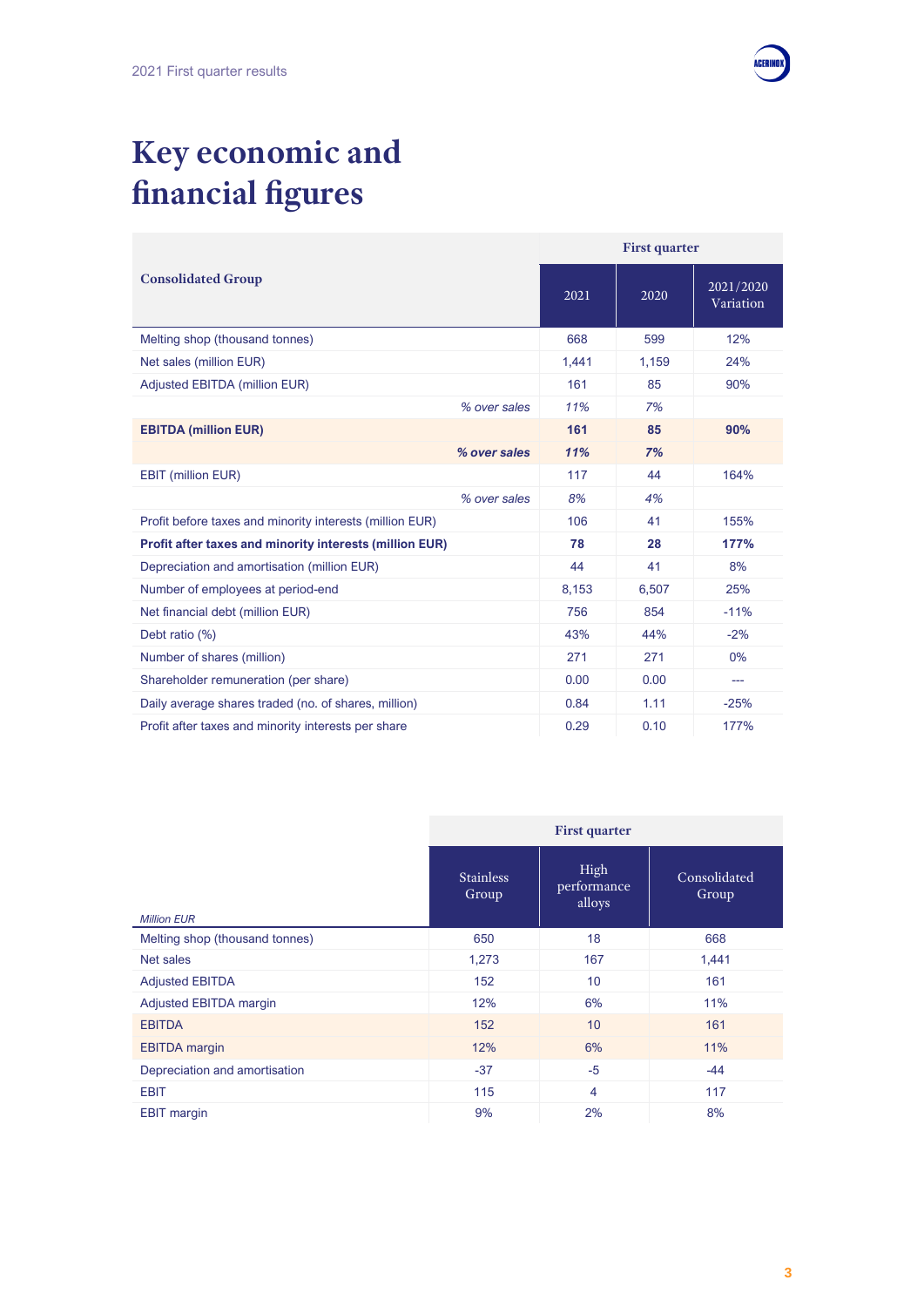

## **Stainless steel division**

#### Stainless steel market

The first quarter of the year saw a continuation of the recovery that commenced in the fourth quarter of 2020.

The increased confidence in the economy and the improvement in activity is reflected in a process of inventory replenishment throughout the supply chain, which has been severely depleted worldwide and in all sectors.

The demand situation continues to improve in all markets, driven by consumer goods sectors such as the automotive sector, the food processing equipment sector and, above all, the household appliances manufacturing sector. The projects sector, relating to investment goods, is also recovering.

#### **THE UNITED STATES**

According to the latest data available, we estimate that apparent consumption of flat products in the North American market has improved by 5% compared to the fourth quarter of 2020, although it is still approximately 5% lower than in the same period last year.

The increase in the base price announced in January has been consolidated.

Imports remain tight, with a flat product market share of approximately 14%.

Inventories in the US are below the average of recent years.

#### **EUROPE**

According to the latest data available, we estimate that apparent consumption of flat products in the European market has improved by 14% compared to the fourth quarter of 2020, although it remains 2% lower than that of the first quarter of last year.

Pressure from imports decreased, although it still remains high. This decrease is due to the introduction by the European Union of anti-dumping measures on hot rolled products against China, Indonesia and Taiwan, and to the increase in transport costs.

On 30 April, the European Union submitted to public consultation the results of its preliminary analysis regarding the anti-dumping measures on cold rolled products against Indonesian and Indian companies:

| Country   | <b>Company</b>                                              | Anti-<br>dumping<br>proposal |
|-----------|-------------------------------------------------------------|------------------------------|
| India     | Jindal Stainless Limited and Jindal Stainless Hisar Limited | 13.4%                        |
|           | Chromeni Steels Private Limited                             | 34.6%                        |
|           | Remaining companies                                         | 34.6%                        |
| Indonesia | <b>IRNC</b>                                                 | 19.9%                        |
|           | Jindal Stainless Indonesia                                  | 20.2%                        |
|           | Remaining companies                                         | 20.2%                        |

The provisional measures are expected on 28 May and the definitive measures before the end of the year.

In line with the good performance of the market, prices are also showing an upward trend, recovering much of what was lost last year.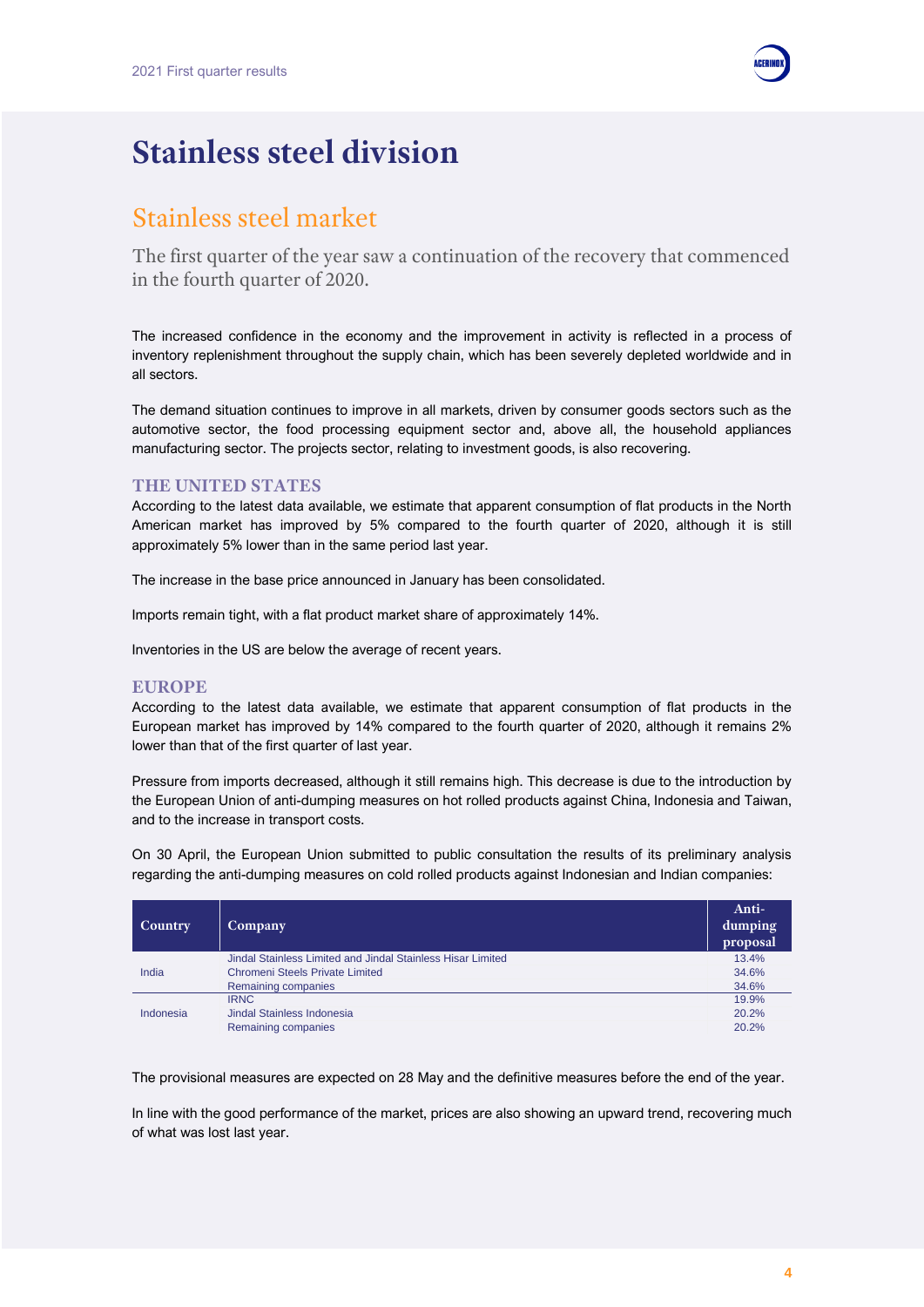

#### **ASIA**

In the Asian markets, the healthy market situation in China eased the pressure in the region and in the global market, although overcapacity remains latent. Prices are also improving in this region.

Worthy of note are reports regarding the elimination of the 13% export tax rebate in China, which will help to take pressure off other markets.

## Stainless division production

The Stainless Group improved production in all plants compared to the first and fourth quarter of 2020.

|                                | 2020            |                |                |     |           | 2021 | <b>Variation</b> |                |
|--------------------------------|-----------------|----------------|----------------|-----|-----------|------|------------------|----------------|
| <b>Thousand tonnes</b>         | $\overline{Q}1$ | O <sub>2</sub> | O <sub>3</sub> | O4  | 12 months | Q1   | Q121/<br>Q1 20   | Q121/<br>Q4 20 |
| Melting shop                   | 599             | 420            | 524            | 601 | 2.144     | 650  | 9%               | 8%             |
| Cold rolling                   | 393             | 291            | 331            | 369 | 1.383     | 394  | $0\%$            | 7%             |
| Long products<br>(Hot rolling) | 57              | 49             | 51             | 53  | 210       | 63   | 11%              | 19%            |

Columbus is continuing with the development and marketing, with long-term contracts, of a range of carbon steel products for the local South African market, enabling the plant to optimise its production capacity.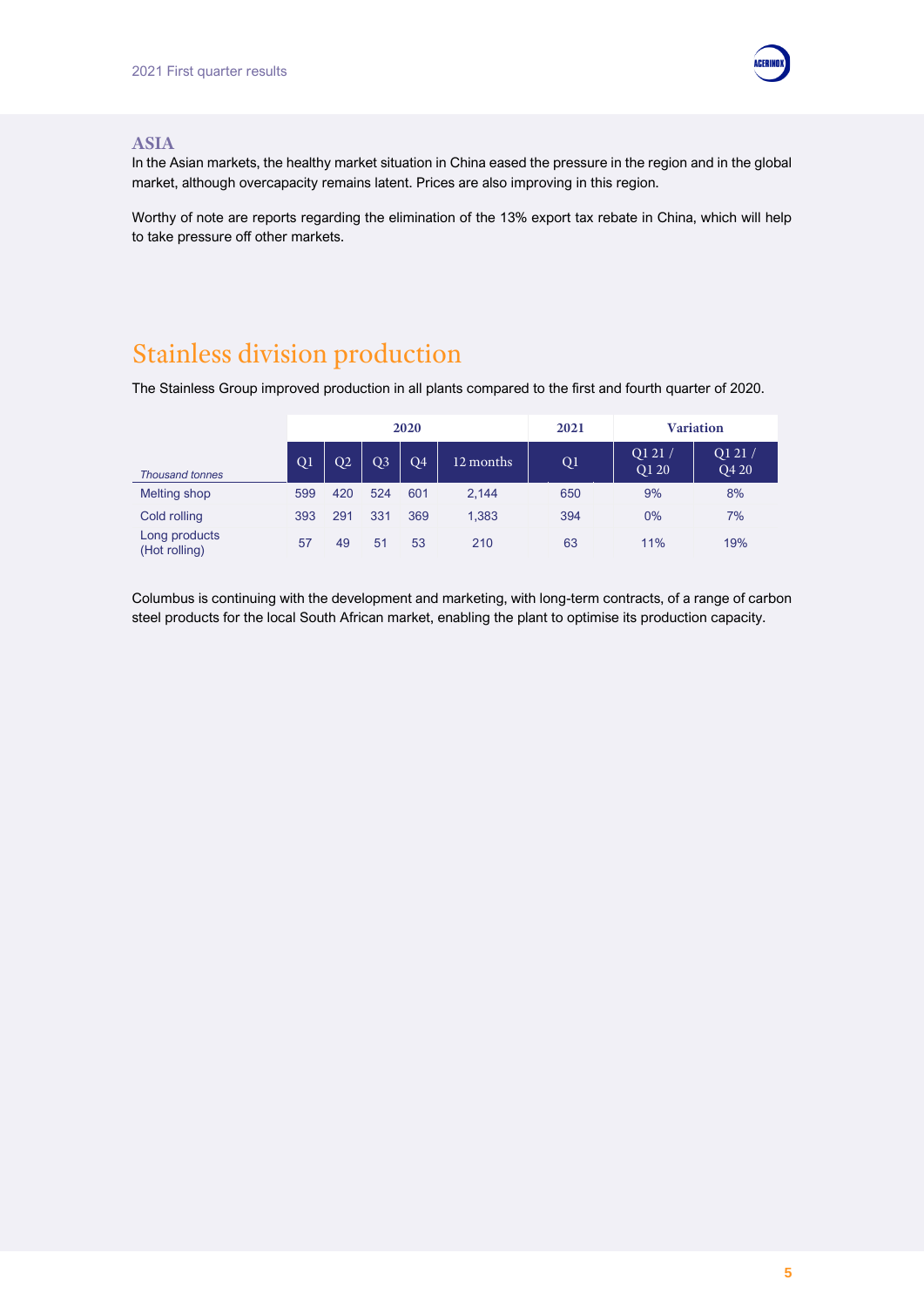### Stainless division results

| <b>Million EUR</b>                          | Q1 2021 | Q1 2020 | Q4 2020 | % Q1 21 /<br>Q1 20 | % Q1 21 /<br>Q4 20 |
|---------------------------------------------|---------|---------|---------|--------------------|--------------------|
| Melting shop (thousand tonnes)              | 650     | 599     | 601     | 9%                 | 8%                 |
| Net sales                                   | 1,273   | 1,159   | 1,067   | 10%                | 19%                |
| <b>Adjusted EBITDA</b>                      | 152     | 85      | 116     | 80%                | 31%                |
| <b>Adjusted EBITDA margin</b>               | 12%     | 7%      | 11%     |                    |                    |
| <b>EBITDA</b>                               | 152     | 85      | 116     | 80%                | 31%                |
| <b>EBITDA</b> margin                        | 12%     | 7%      | 11%     |                    |                    |
| Depreciation and amortisation               | $-37$   | $-41$   | $-38$   | $-9%$              | $-2%$              |
| <b>EBIT</b>                                 | 115     | 44      | 79      | 159%               | 46%                |
| <b>EBIT</b> margin                          | 9%      | 4%      | 7%      |                    |                    |
| Operating cash flow<br>(before investments) | 25      | $-36$   | 242     | ---                | $-90%$             |

The first quarter of the year reflects the improvement in activity experienced from the last months of 2020 onwards, with production increases, higher margins and good cash generation.

Sales, EUR 1,273 million, increased by 10%.

The control and variablisation of costs to achieve swift adaptation to demand has been maintained. In this first quarter, with a 9% increase in production, total operating expenses (operating and personnel) only increased by 0.7%.

EBITDA, EUR 152 million, increased by 80%. In this first quarter, all factories recognised positive EBITDA. Worthy of note is the EBITDA margin over sales, which totalled 12%.

Operating cash flow totalled EUR 25 million despite the increase in working capital in the first months of the year, due to higher activity during the quarter.

|                                      | Jan - March 2021 |
|--------------------------------------|------------------|
| <b>EBITDA</b>                        | 152              |
| Changes in working capital           | $-146$           |
| Changes in operating working capital | $-141$           |
| - Inventories                        | $-113$           |
| - Trade receivables                  | $-160$           |
| - Trade payables                     | 131              |
| Other adjustments to working capital | $-5$             |
| Income tax                           | 27               |
| <b>Financial expenses</b>            | $-7$             |
| Other adjustments to results         | $-2$             |
| <b>OPERATING CASH FLOW</b>           | 25               |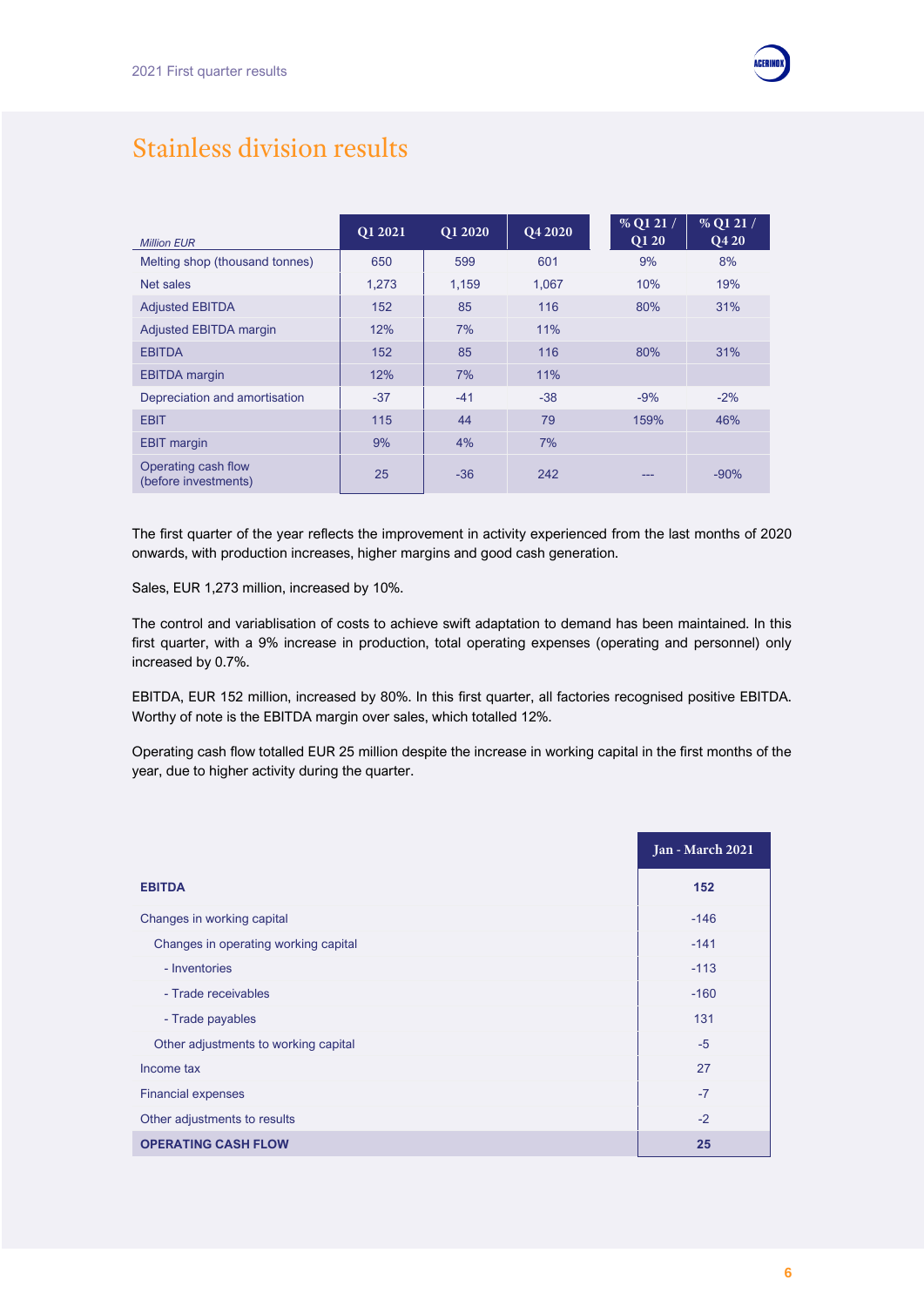

# **High performance alloys division**

#### High performance alloys market

In the first quarter of 2021, the high performance alloys market experienced an improvement in all consumer sectors, with the exception of the aerospace sector.

The oil and gas sector is slowly recovering, although it is yet to reach pre-covid levels. Activity resumed on major projects and the situation is expected to continue improving in the second quarter.

The chemical process industry showed a positive trend during the first months of the year and we expect demand to remain strong in the coming quarters.

The electronics and automotive industries are showing the best performance and are at levels similar to those experienced before the pandemic.

#### Production

High performance alloys melting shop production experienced a significant improvement compared to the fourth quarter of 2020, due to an improvement in the order backlog and increased deliveries expected from June onwards.

|                        | $2020^{(1)}$ |    |                 |    |              | 2021 |                 | <b>Variation</b> |  |
|------------------------|--------------|----|-----------------|----|--------------|------|-----------------|------------------|--|
| <b>Thousand tonnes</b> | Q1           | O2 | Q <sub>3</sub>  | Q4 | 12<br>months | Ql   | Q1 21/<br>Q1 20 | Q1 21 /<br>Q4 20 |  |
| Melting shop           | 19           | 18 | 14              | 13 | 64           | 18   | $-5%$           | 43%              |  |
| Finishing shop         | 10           |    | 10 <sup>°</sup> | 8  | 38           | 8    | $-15%$          | 4%               |  |

(1) January and February 2020 pro forma, before the acquisition of VDM

## Results

The improvement experienced in the various sectors resulted in a 43% increase in production compared to the previous quarter, and will be reflected in the statement of profit or loss from the second half of the year onwards.

| <b>Million EUR</b>                          | Q1 2021 | $\overline{Q12020}$ <sup>(1)</sup> | Q4 2020 | % Q121/<br>Q1 20 | % Q1 21 /<br>Q4 20 |
|---------------------------------------------|---------|------------------------------------|---------|------------------|--------------------|
| Melting shop (thousand tonnes)              | 18      | 19                                 | 13      | $-5%$            | 43%                |
| Net sales                                   | 167     | 205                                | 150     | $-18%$           | 12%                |
| <b>Adjusted EBITDA</b>                      | 10      | 20                                 | 15      | $-52%$           | $-38%$             |
| <b>Adjusted EBITDA margin</b>               | 6%      | 10%                                | 10%     |                  |                    |
| <b>EBITDA</b>                               | 10      | 20                                 | 15      | $-52%$           | $-38%$             |
| <b>EBITDA</b> margin                        | 6%      | 10%                                | 10%     |                  |                    |
| Depreciation and amortisation               | $-5$    | $-6$                               | $-6$    | $-1%$            | $-2%$              |
| <b>EBIT</b>                                 | 4       | 14                                 | 10      | $-71%$           | $-57%$             |
| <b>EBIT</b> margin                          | 2%      | 7%                                 | 6%      |                  |                    |
| Operating cash flow<br>(before investments) | $-1$    | $-30$                              | 12      | 97%              | ---                |

(1) January and February 2020 pro forma, before the acquisition of VDM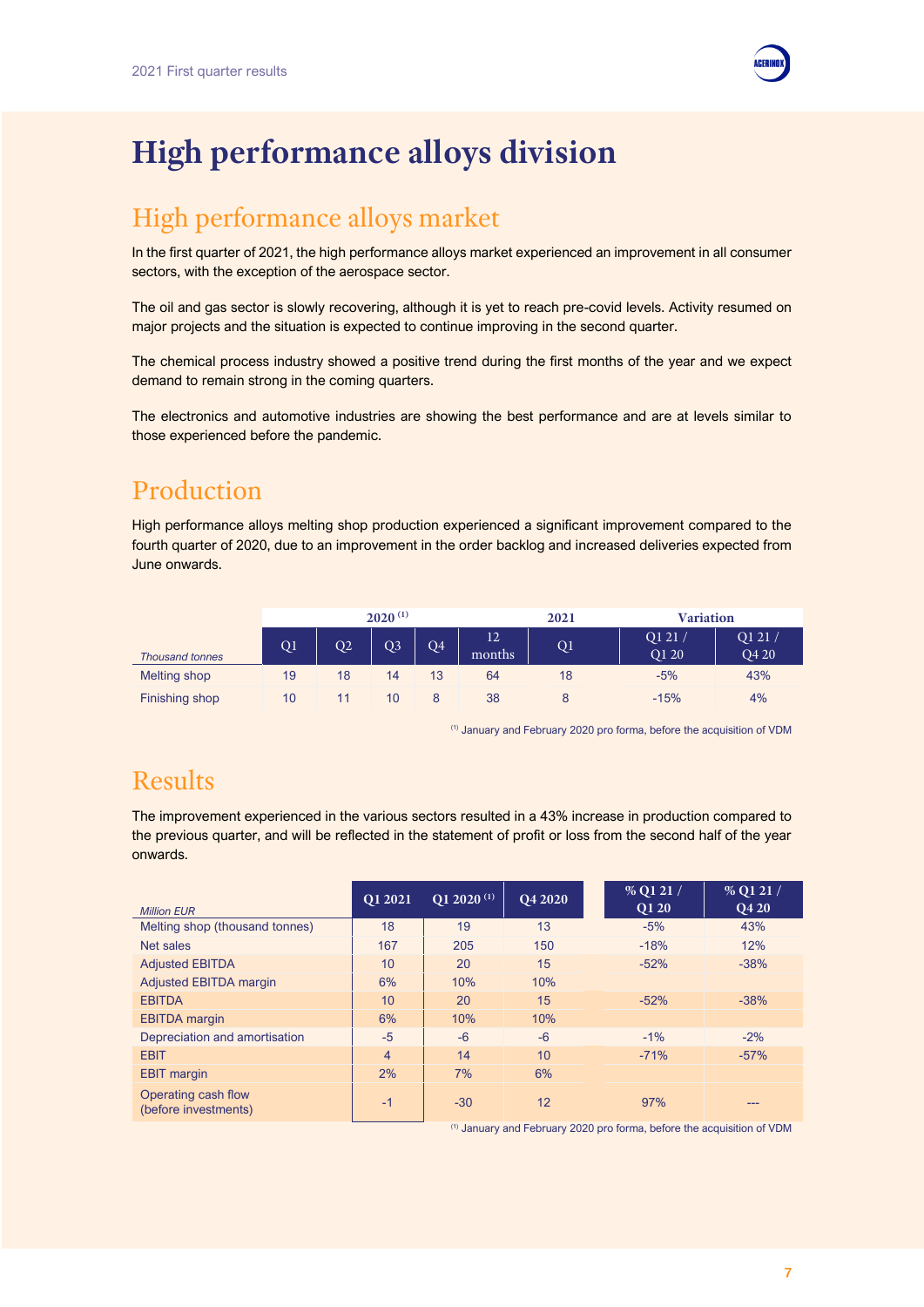

The integration process continues to be a success in terms of both the milestones reached and the synergies achieved, which are greater than the objectives.

We continue with the policy of achieving optimal management of the working capital, which, as a result of the slight recovery of activity in the first quarter, increased by 7 million, resulting in a negative operating cash flow of 1 million in the first quarter of the year.

|                                      | Jan - March 2021 |
|--------------------------------------|------------------|
| <b>EBITDA</b>                        | 10               |
| Changes in working capital           | $-7$             |
| Changes in operating working capital | $-14$            |
| - Inventories                        | $-41$            |
| - Trade receivables                  | $-13$            |
| - Trade payables                     | 40               |
| Other adjustments to working capital | $\overline{7}$   |
| Income tax                           | $-3$             |
| <b>Financial expenses</b>            | $-2$             |
| Other adjustments to results         | $\overline{2}$   |
| <b>OPERATING CASH FLOW</b>           | $-1$             |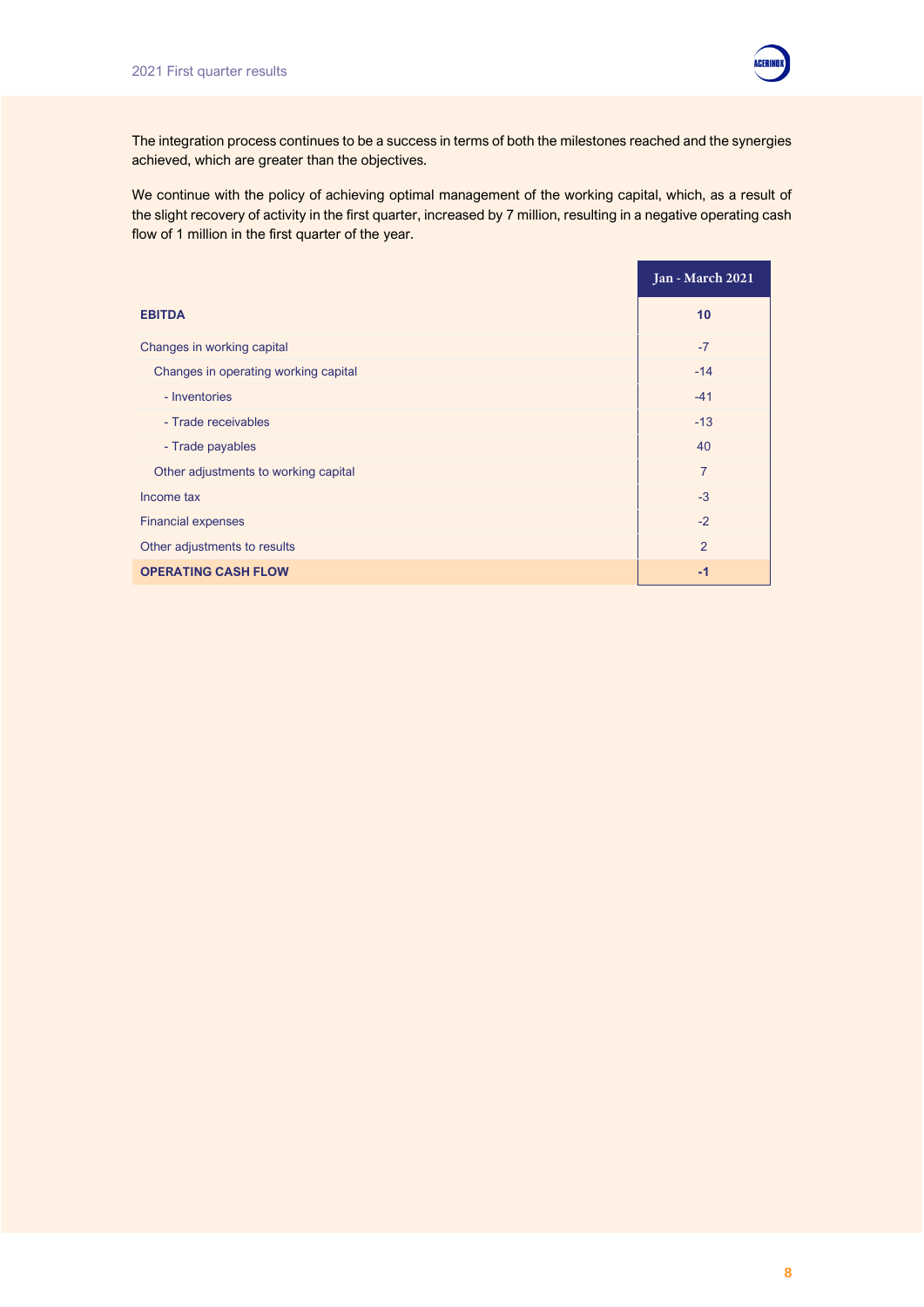

# **Results of the Acerinox Consolidated Group**

Turnover amounted to EUR 1,441 million, an increase of 18% compared to the previous quarter and an increase of 24% compared to the 1<sup>st</sup> quarter of 2020, due to a recovery in demand and prices.

The most significant figures of the quarter are summarised in the following table:

|                                           | <b>Consolidated Group</b> |         |         |                   |                   |  |  |  |  |
|-------------------------------------------|---------------------------|---------|---------|-------------------|-------------------|--|--|--|--|
| <b>Million EUR</b>                        | Q1 2021                   | Q1 2020 | Q4 2020 | % Q121 /<br>Q1 20 | % Q121 /<br>Q4 20 |  |  |  |  |
| Net sales                                 | 1,441                     | 1,159   | 1,217   | 24%               | 18%               |  |  |  |  |
| <b>Adjusted EBITDA</b>                    | 161                       | 85      | 131     | 90%               | 23%               |  |  |  |  |
| Adjusted EBITDA margin                    | 11%                       | 7%      | 11%     |                   |                   |  |  |  |  |
| <b>EBITDA</b>                             | 161                       | 85      | 131     | 90%               | 23%               |  |  |  |  |
| <b>EBITDA</b> margin                      | 11%                       | 7%      | 11%     |                   |                   |  |  |  |  |
| <b>EBIT</b>                               | 117                       | 44      | 86      | 164%              | 36%               |  |  |  |  |
| <b>EBIT</b> margin                        | 8%                        | 4%      | 7%      |                   |                   |  |  |  |  |
| Profit before taxes                       | 106                       | 41      | 70      | 155%              | 52%               |  |  |  |  |
| Profit after taxes and minority interests | 78                        | 28      | 19      | 177%              | 319%              |  |  |  |  |
| Operating cash flow                       | 23                        | $-36$   | 254     | $---$             | $-91%$            |  |  |  |  |
| Net financial debt                        | 756                       | 854     | 772     | $-11%$            | $-2%$             |  |  |  |  |

EBITDA, EUR 161 million, increased by 23% compared to that of the 4th quarter of 2020 and 90% compared to that of the 1<sup>st</sup> quarter of 2020. This is the highest quarterly EBITDA since the first quarter of 2017. In addition to the aforementioned improvement in activity, the success of the cost control and variablisation policies is evident.

The EBITDA margin over sales was 11%.





2019 adjusted EBITDA (\*): EBITDA without taking into account the provision amounting to EUR 38 million for the layoffs at Acerinox Europa 2020 adjusted EBITDA (\*\*): EBITDA disregarding the 14 million for the costs from the purchase of VDM

Profit after taxes and minority interests totalled EUR 78 million, almost 3 times higher compared to the 1<sup>st</sup> quarter of 2020 and 4 times higher compared to the previous quarter.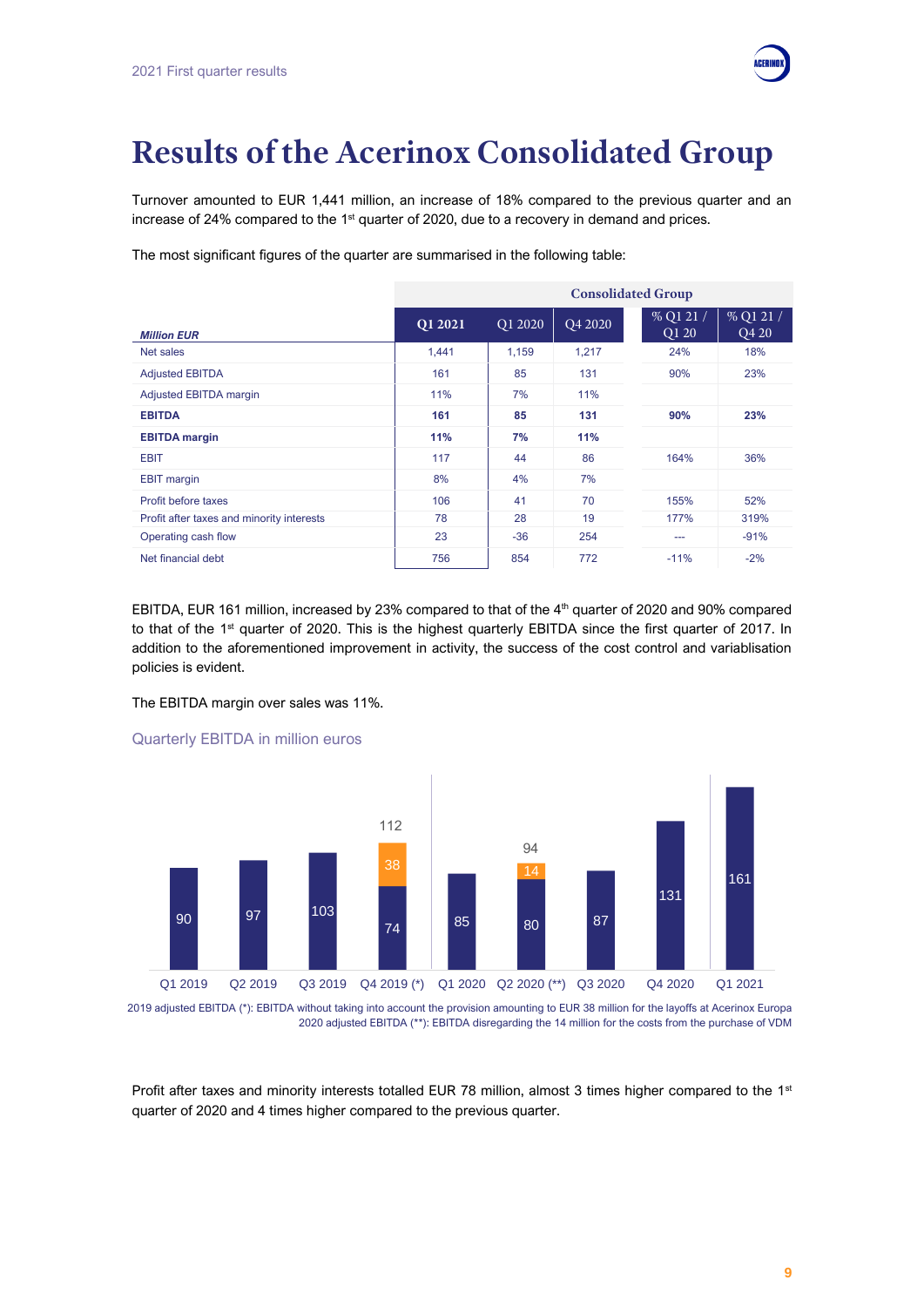

# **Cash generation**

The EBITDA generated, totalling EUR 161 million, resulted in an operating cash flow of EUR 23 million, in a quarter in which the buoyant market led to an increase in working capital of EUR 153 million.

#### Cash Flow (Million euros)

|                                      | Jan - Mar<br>2021 | Jan - Dec<br>2020 | Jan - March<br>2020 |
|--------------------------------------|-------------------|-------------------|---------------------|
| <b>EBITDA</b>                        | 161               | 384               | 85                  |
| Changes in working capital           | $-153$            | 223               | $-97$               |
| Changes in operating working capital | $-155$            | 236               | $-65$               |
| - Inventories                        | $-154$            | 223               | 9                   |
| - Trade receivables                  | $-173$            | 83                | $-47$               |
| - Trade payables                     | 171               | $-70$             | $-27$               |
| Other adjustments to working capital | $\overline{2}$    | $-13$             | $-32$               |
| - Acerinox Europa lay-off payment    | $\overline{0}$    | $-26$             | $-26$               |
| - Others                             | $\overline{2}$    | 13                | $-6$                |
| Income tax                           | 24                | $-99$             | $-23$               |
| <b>Financial expenses</b>            | $-9$              | $-36$             | $-3$                |
| Other adjustments to results         | $\mathbf{0}$      | $-51$             | 3                   |
| <b>OPERATING CASH FLOW</b>           | 23                | 421               | $-36$               |
| VDM purchase payment                 | $\mathbf 0$       | $-313$            | $-313$              |
| Payments for investments             | $-29$             | $-99$             | $-24$               |
| <b>FREE CASH FLOW</b>                | -6                | $\boldsymbol{8}$  | $-373$              |
| Dividends and treasury shares        | $\overline{0}$    | $-135$            | $\mathbf{0}$        |
| <b>CASH FLOW AFTER DIVIDENDS</b>     | -6                | $-127$            | $-373$              |
| <b>Conversion differences</b>        | 22                | $-70$             | 13                  |
| Grants and other                     |                   | 4                 | $\Omega$            |
| Net financial debt acquired from VDM | $\overline{0}$    | $-85$             | $\mathbf{0}$        |
|                                      |                   |                   |                     |
| Variation in net financial debt      | 16                | $-278$            | $-360$              |

Following investment payments of EUR 29 million, free cash flow amounted to EUR -6 million.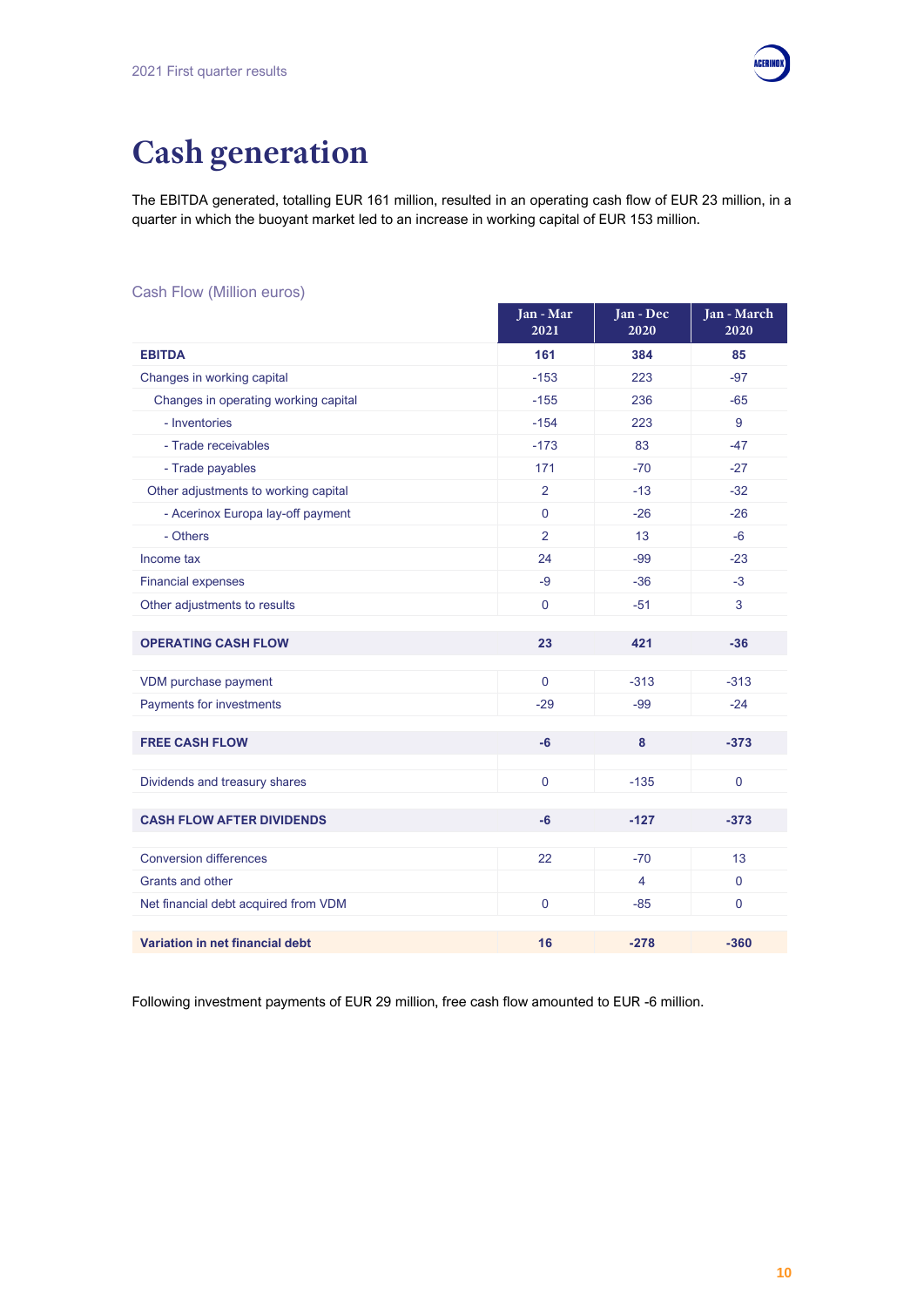# **Balance sheet**

| <b>ASSETS</b>                |             |       |             |           | <b>LIABILITIES</b>                     |             |       |             |           |
|------------------------------|-------------|-------|-------------|-----------|----------------------------------------|-------------|-------|-------------|-----------|
| Million $\epsilon$           | March<br>21 | 2020  | March<br>20 | Variation | Million $\epsilon$                     | March<br>21 | 2020  | March<br>20 | Variation |
| <b>Non-current</b><br>assets | 2,105       | 2,070 | 2,229       | 1.7%      | <b>Equity</b>                          | 1,760       | 1,615 | 1,953       | 9.0%      |
| <b>Current assets</b>        | 3,038       | 2,664 | 2,745       | 14.0%     | Non-current<br><b>liabilities</b>      | 1,815       | 1,827 | 1,538       | $-0.7%$   |
| - Inventories                | 1,337       | 1,182 | 1,007       | 13.0%     | - Bank<br>borrowings                   | 1,399       | 1,410 | 1,358       | $-0.8%$   |
| - Receivables                | 687         | 532   | 598         | 29.3%     | - Other non-<br>current<br>liabilities | 416         | 417   | 179         | $-0.4%$   |
| Trade<br>receivables         | 636         | 464   | 531         | 37.2%     |                                        |             |       |             |           |
| Other<br>receivables         | 51          | 68    | 67          | $-24.9%$  | <b>Current</b><br><b>liabilities</b>   | 1,567       | 1,291 | 1,483       | 21.4%     |
| - Cash                       | 988         | 917   | 1,125       | 7.8%      | - Bank<br>borrowings                   | 345         | 280   | 621         | 23.5%     |
| - Other current              | 25          | 32    | 15          | $-21.4%$  | - Trade<br>payables                    | 1,051       | 879   | 757         | 19.5%     |
| financial assets             |             |       |             |           | - Other current<br>liabilities         | 171         | 132   | 105         | 29.5%     |
| <b>Total assets</b>          |             |       |             |           | <b>Total equity</b>                    |             |       |             |           |
|                              | 5,142       | 4,733 | 4,974       | 8.6%      | and liabilities                        | 5,142       | 4,733 | 4,974       | 8.6%      |

Operating working capital increased by EUR 155 million as a result of improved activity. The good turnover resulted in an increase of EUR 173 million in "trade receivables". Inventories in physical units remained controlled.

#### Operating working capital (Million euros)

|                        | <b>March 2021</b> | December 2020 |
|------------------------|-------------------|---------------|
| <b>Inventories</b>     | 1,337             | 1,182         |
| Trade receivables      | 636               | 464           |
| Trade payables         | 1.051             | 879           |
|                        |                   |               |
| <b>Working capital</b> | 922               | 767           |

At 31 March 2021, net financial debt amounted to EUR 756 million, a decrease of EUR 16 million compared to 31 December 2020.

At 31 March, Acerinox had immediate liquidity amounting to EUR 1,778 million, of which EUR 988 million corresponded to cash and EUR 790 million corresponded to available credit facilities.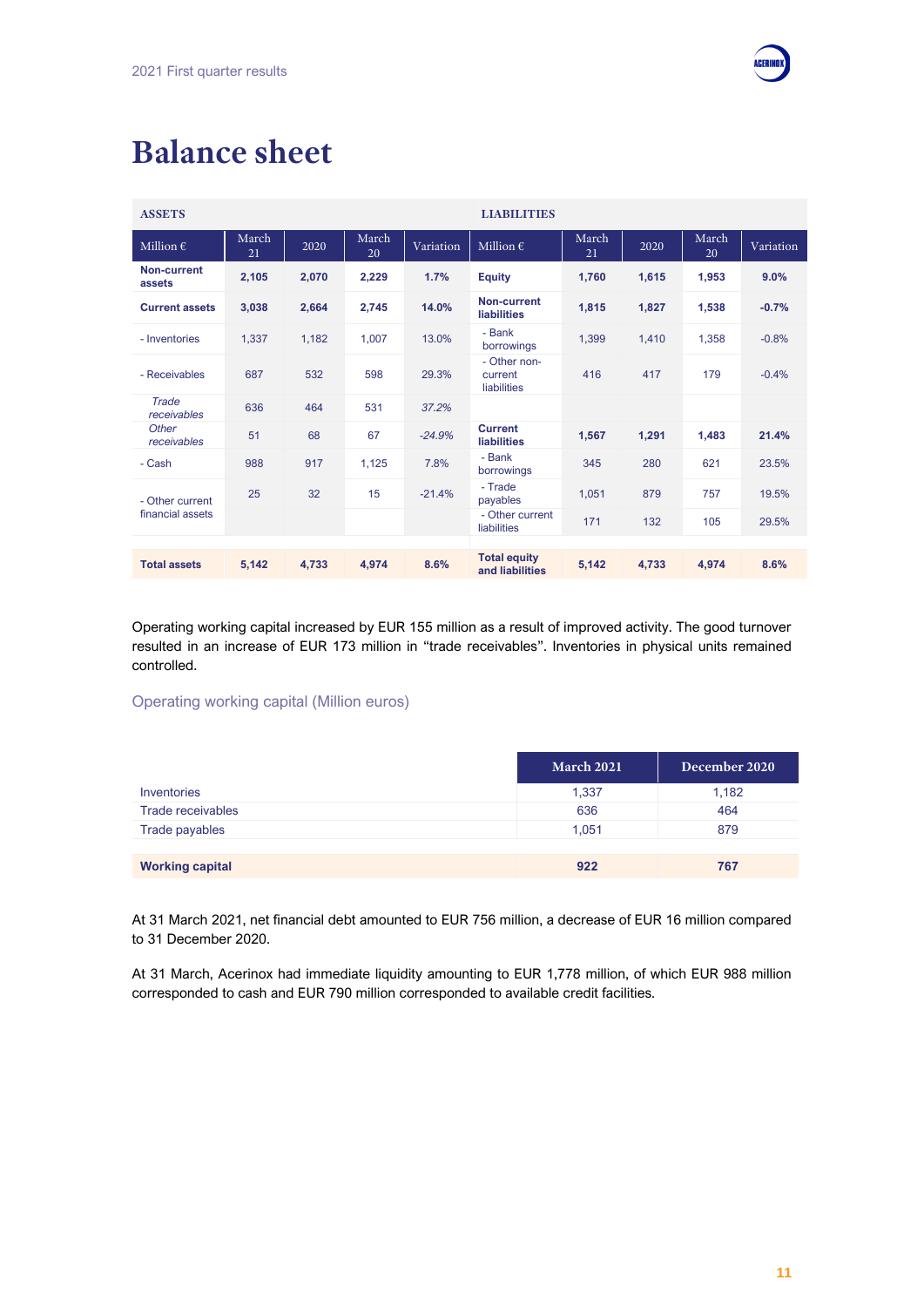

# **Sustainability**

Acerinox continues to work on the lines of action of the Sustainability Strategic Plan, Impact 360º, the main axes of which are:



In the first quarter, the achievement of the 2020 targets linked to green loans with the banks BBVA, Sabadell and Caixabank was confirmed.

CO2 emissions intensity (scope 1+2) decreased by 2% compared to the first quarter of 2020 (-4% compared to the previous quarter).

The accident frequency rate (LTIFR) accumulated in this first quarter gave rise to a 45% decrease compared to the first quarter of 2020 (-62% compared to the previous quarter). Reducing accidents remains a priority for the Acerinox Group, with an annual reduction target of 10%.

Acerinox continues to be a global benchmark in the circular economy, with a recycled content rate of over 90% in its products.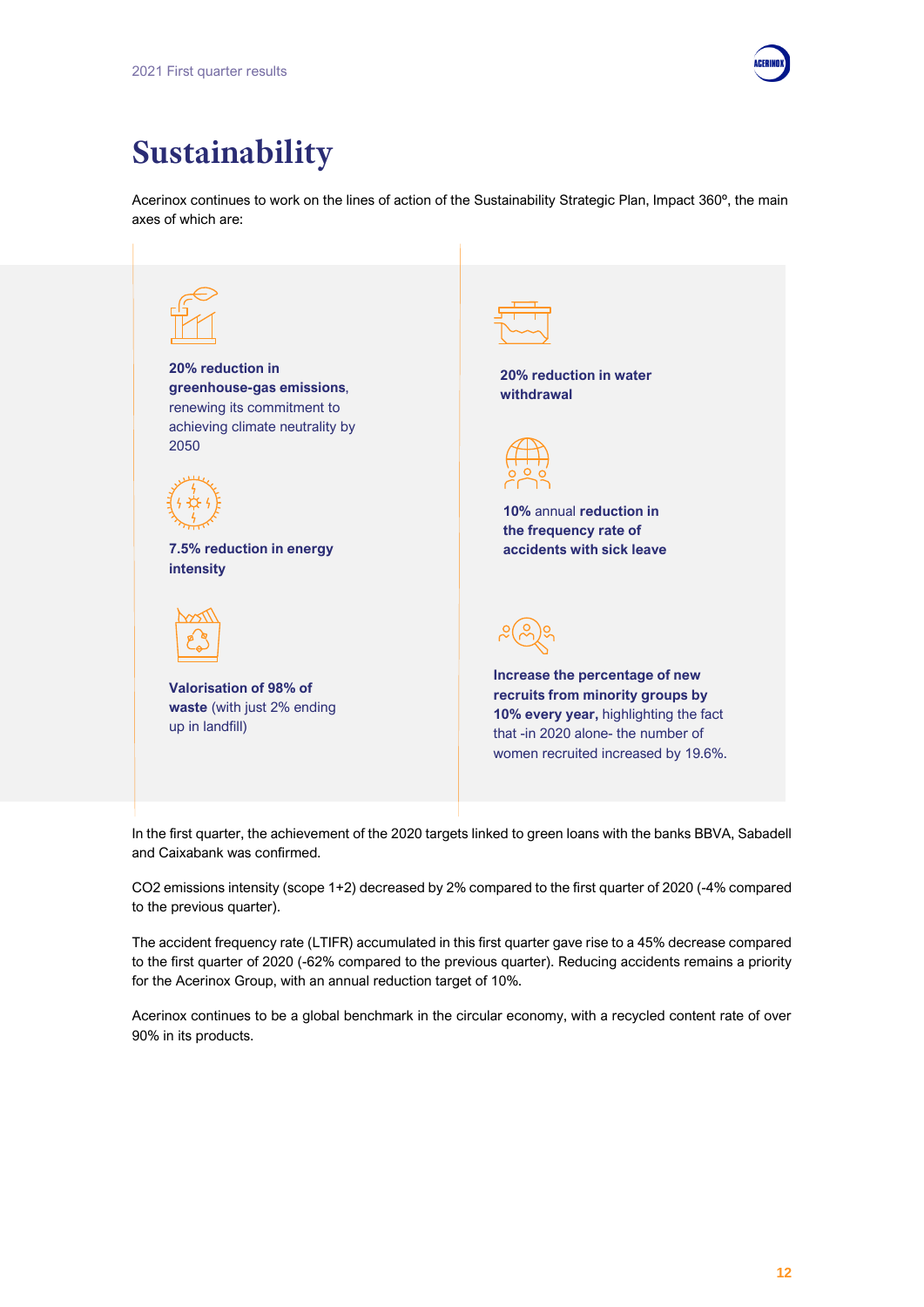

# **General Shareholders' Meeting**

The General Shareholders' Meeting of the Acerinox Group held on 15 April by electronic means approved the distribution of a dividend of EUR 0.50 per share, which will be paid on 3 June 2021. The total shareholder remuneration to be paid shall amount to EUR 135 million.

The General Shareholders' Meeting also approved the reappointment of the following directors as members of the Board of Directors:

- Mr Tomás Hevia Armengol as Proprietary Director
- Ms Laura González Molero as Independent Director
- Ms Rosa Mª García Piñeiro as Independent Director
- Ms Marta Martínez Alonso as Independent Director

## **Alternative Performance Measures (Definitions)**

**Excellence 360º Plan:** estimated efficiency savings for the 2019-2023 period **Operating Working Capital:** Inventories + Trade receivables – Trade payables **Net Cash Flow:** Results after taxes and minority interests + depreciation and amortisation **Net Financial Debt:** Bank borrowings + bond issuance - cash **Net Financial Debt / EBITDA:** Net Financial Debt / annualised EBITDA **EBIT:** Operating income **Adjusted EBIT:** EBIT, stripping out material extraordinary items **EBITDA:** Operating income + depreciation and amortisation + variation of current provisions **Adjusted EBITDA:** EBITDA, stripping out material extraordinary items **Debt Ratio:** Net Financial Debt / Equity **Net financial result:** Financial income – financial expenses ± exchange rate variations **ROCE:** Net operating income / (Equity + Net financial debt) **ROE:** Results after taxes and minority interests / Equity

**ICR (interest coverage ratio):** EBIT / Financial expenses